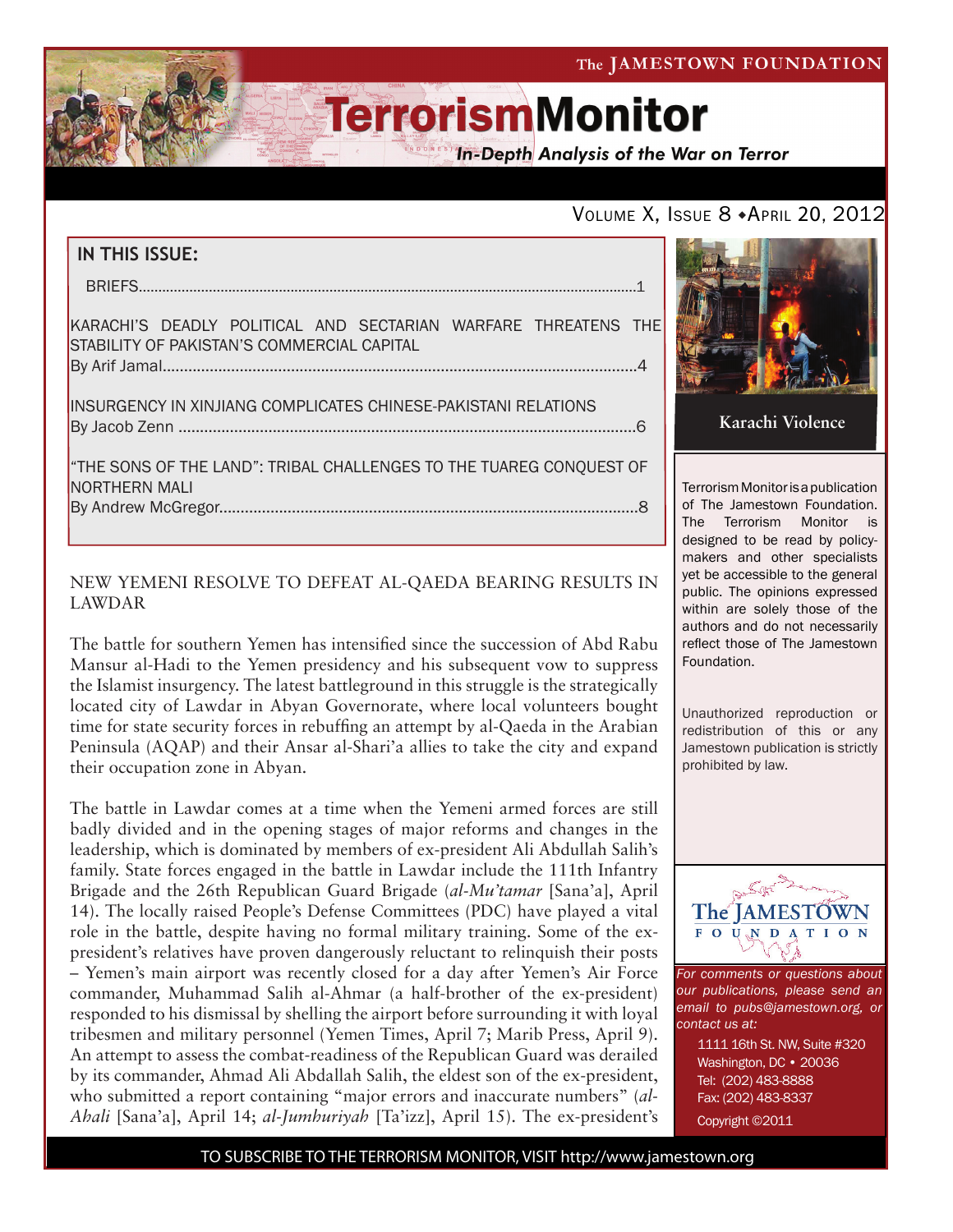### nephew, Tariq Muhammad Abdallah Salih, has refused to hand over command of the 3rd Republican Guard Brigade (*Akhbar al-Yawm* [Sana'a], April 10). The new president has come under fierce attacks from local media outlets still loyal to the ex-president's family that oppose the dismissal of family members from top posts in the military and security services (*al-Ahali* [Sana'a], April 14).

The battle began on April 9 when Ansar al-Shari'a attacked the military barracks near the power station on the outskirts of Lawdar and seized a large variety of weapons that would be used in their attempt to take the city, including tanks, anti-aircraft guns, artillery and missile launchers (Ma'rib Press, April 10). The Yemeni Army initially withdrew, but the defense of the city was quickly taken by local youth and other civilians using their personal weapons, mainly AK-47s (*al-Sharq al-Awsat*, April 10).

Yemeni fighter-jets were also active in striking militant training camps and other positions held by the Islamists in Abyan, though Ansar al-Shari'a claims U.S. drones have been responsible for some of the targeted attacks from the air (*Akhbar al-Yawm*, April 5; Reuters, April 16).

Dozens of militants were reported killed, including two senior commanders, in an April 11 operation to clear Islamist checkpoints from the highway outside of Lawdar. The Defense Ministry said that Saudis, Somalis and Pakistanis were among those killed (26September. net, April 11; Saba [Sana'a], April 11).

Pro-government forces claimed on April 13 to have arrested two al-Qaeda leaders, Jalal al-Saydi and Abd al-Ra'uf Nasir, though the latter's family has denied the report (*al-Mu'tamar*, April 13; *al-Masdar* [Sana'a], April 14). Nasir was reported to have been seized by members of the Lawdar Youths Gathering, a local militia formed to defend the city (*al-Sharq al-Awsat*, April 15). Two senior al-Qaeda militants, Akram al-Hafizah and Ahmad Darawish, were reported killed on April 11 (*al-Mu'tamar*, April 11; Yemen Post, April 12). Yemen's Defense Ministry has also reported the death of Ansar al-Shari'a leader Ra'id al-Sa'id in Zinjibar, which is still held by the movement (Yemen Post, April 15; for Zinjibar see *Terrorism Monitor*, August 12, 2011).

Two hundred men of Yemen's American-trained Counter Terrorism Unit (CTU) arrived in Abyan on April 14 to join the battle against the Islamist militants for the first

## TerrorismMonitor Volume X + Issue 8 + April 20, 2012

time. Under the command of the ex-president's relatives, this elite unit was withdrawn from counterterrorist operations in the provinces and deployed as a presidential guard in Sana'a last year after anti-government protests began (Yemen Times, April 16).

Arriving with the CTU was the new Abyan governor, Jamal al-Aqil, whose motorcade came under fire on his way to meet with local military commanders and leaders of the popular committees. Like al-Aqil, both President al-Hadi and Defense Minister Major General Muhammad Nasir Ali are from Abyan, which encourages those hoping for a greater government focus on reversing the successes the militants have achieved there during Yemen's political turmoil.

As the militants begin to crumble under military pressure in Abyan, AQAP has intensified its campaign of suicide bombings in Abyan and elsewhere in Yemen (AFP, April 6). Nonetheless, the battle for Lawdar is a major propaganda blow for the Islamist militants, who rather than being met as liberators, were instead repulsed by Lawdar's residents in league with military forces loyal to the new regime. If al-Hadi can unify the military (still no easy task) and maintain the momentum established at the battle for Lawdar, this may be remembered as the moment when the tide turned against AQAP and its allies in Yemen.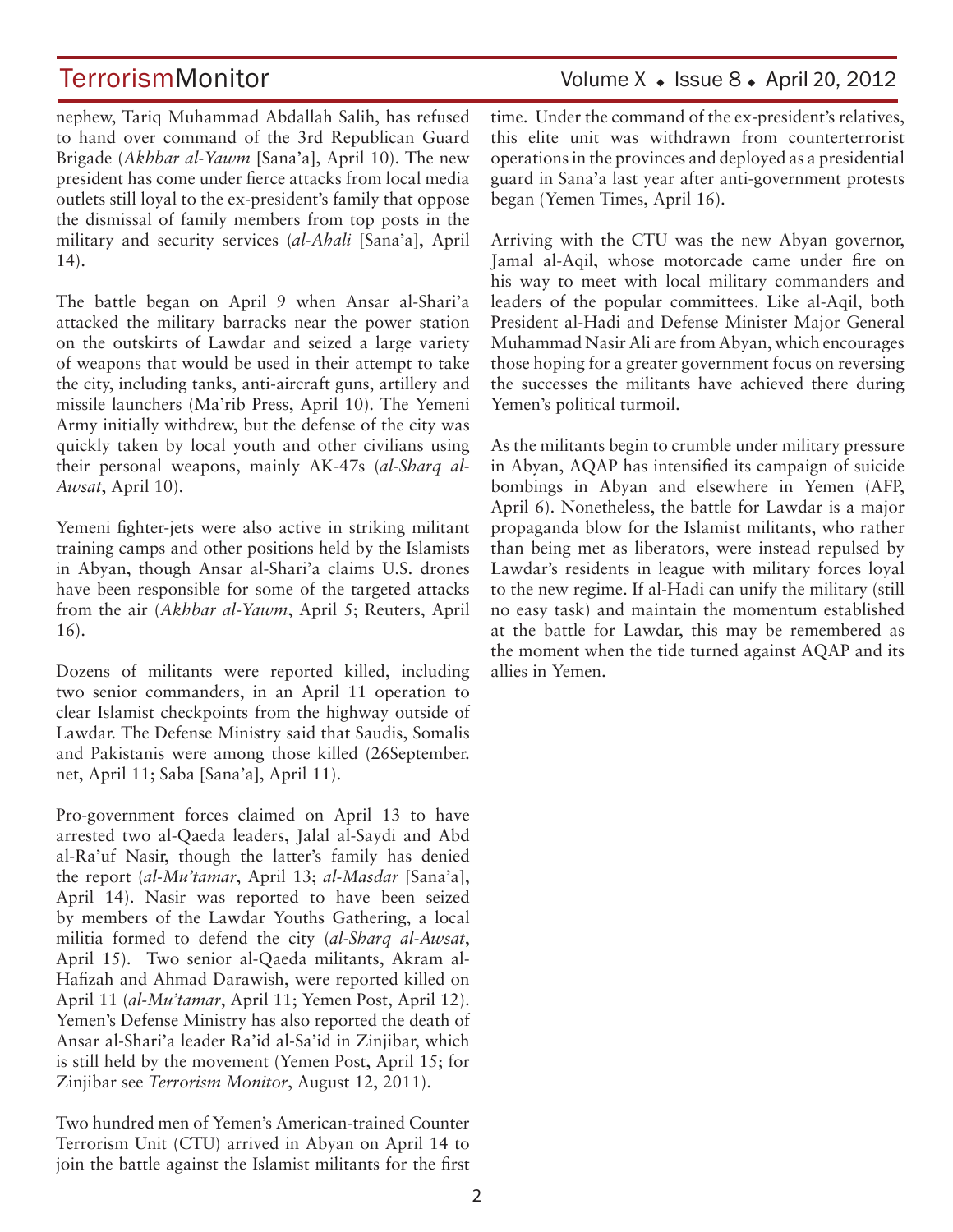### BORDER CLASHES SHUT DOWN OIL PRODUCTION AS THE TWO SUDANS PREPARE FOR NEW ROUND OF WAR

In response to South Sudan's surprise occupation of its northern neighbor's most productive oilfields, Sudanese president Omar al-Bashir announced on April 12 that South Sudan had "chosen the path of war" (Sudan Tribune, April 12).

With the support of the United States, South Sudan declared its independence in July 2011 without having first reached an agreement with Khartoum on vital issues such as oil revenues, transfer fees and border demarcation. Juba's occupation of the Heglig field goes well beyond applying pressure on Khartoum; it deprives its northern neighbor of revenues, foreign currency reserves and fuel. It also places an already unpopular regime in a corner from which it may feel it necessary to return to a state of war for its own survival. Khartoum might be able to buy peace with Juba and the return of Heglig by looking favorably on Southern claims in other border disputes, but this would be a humiliating response by a military/Islamist regime that cannot afford to show any weakness. In the meantime, the Sudanese pound is rapidly dropping in real value and lineups for petroleum products are growing longer by the day. However, South Sudan, which possesses no refineries, is also suffering a rapid decline in the value of its currency and is running short of hard-currency reserves needed to purchase refined petroleum products, much of these reserves having already been spent on Juba's massive rearmament program and expansion of its military.

The South Sudan maintains that Heglig was part of the southern region according to administrative divisions existing at the time of independence in 1956 and now appears to be rejecting a 2009 ruling by the Permanent Court of Arbitration in the Hague that Heglig lays inside the northern Sudan rather than the South. The Heglig oil fields, which are in gradual decline but still provide over half of Sudan's remaining oil production, are operated by the Greater Nile Petroleum Operating Co. (GNPOC), a Chinese, Malaysian, Indian and Sudanese consortium. China, a major arms supplier for Khartoum, is reported to be shipping arms to South Sudan through the Kenyan port of Mombasa (*Nairobi Star*, April 8).

The occupation of Heglig is the latest stage in a growing battle over Sudan's oil wealth. Khartoum lost roughly 75% of its oil production with the separation of the South Sudan, where most of the oil is found. However,

## the only outlet for this oil is via pipeline through the north to Port Sudan, which gave Khartoum the idea of replacing its lost revenues by charging transfer fees of \$36 per barrel rather than the going international rate of \$1 per barrel as well as siphoning off significant amounts of southern oil for its own use. Juba turned off the taps in January in protest even though oil exports account for 98% of South Sudan's budget (see *Terrorism Monitor*, March 22). Khartoum has not backed down on the transfer fees, so Juba has apparently decided that if South Sudan must do without oil, so must Sudan.

South Sudan's information minister has indicated a withdrawal of Khartoum's forces from the disputed Abyei region would be among the conditions required for a South Sudanese pullout from Heglig (al-Jazeera, April 12; for Abyei see *Terrorism Monitor* Brief, May 27, 2011). On March 15, South Sudan President Salva Kiir told an audience in Wau that border demarcation cannot begin until Khartoum acknowledges the Abyei region belongs to South Sudan. [1] President Kiir has been unresponsive to international pleas to pull his forces back, complaining that he has been unable to sleep because of telephone calls from international leaders: "The UN secretary-general [called] yesterday; he gave me an order… to immediately withdraw from Heglig. I said, "I'm not under your command" (al-Jazeera, April 12; Sudan Tribune, April 12).

The Sudan People's Liberation Army (SPLA) maintains their advance into Heglig came in response to an incursion into the oilfields of South Sudan's Unity State with two brigades of Sudan Armed Forces (SAF) regulars, 16 tanks and various pro-Khartoum militias. The SAF were defeated by the SPLA's 4th Division under General James Gatduel Gatluak and pursued as far as Heglig, where they have remained (Sudan Tribune, April 11). Sudanese forces are reported to be moving on Heglig gradually, with SAF spokesmen citing delays caused by mines laid by South Sudanese troops (Sudan Tribune, April 15).

Sudan's military maintains that the SPLA were joined in the April 10 attack on Heglig by fighters belonging to Darfur's Justice and Equality Movement (JEM). An AFP reporter said they had observed dead bodies in Heglig bearing JEM insignia and two destroyed land cruisers with JEM emblems. JEM denied the allegations, providing the unlikely suggestion that the SAF may have dressed their own dead in JEM uniforms (AFP, March 28). In June, 2011 the Darfur-based rebels claimed to have carried out a long-distance raid on the Heglig

## Volume  $X \triangleleft Issue 8 \triangleleft Arpi 120, 2012$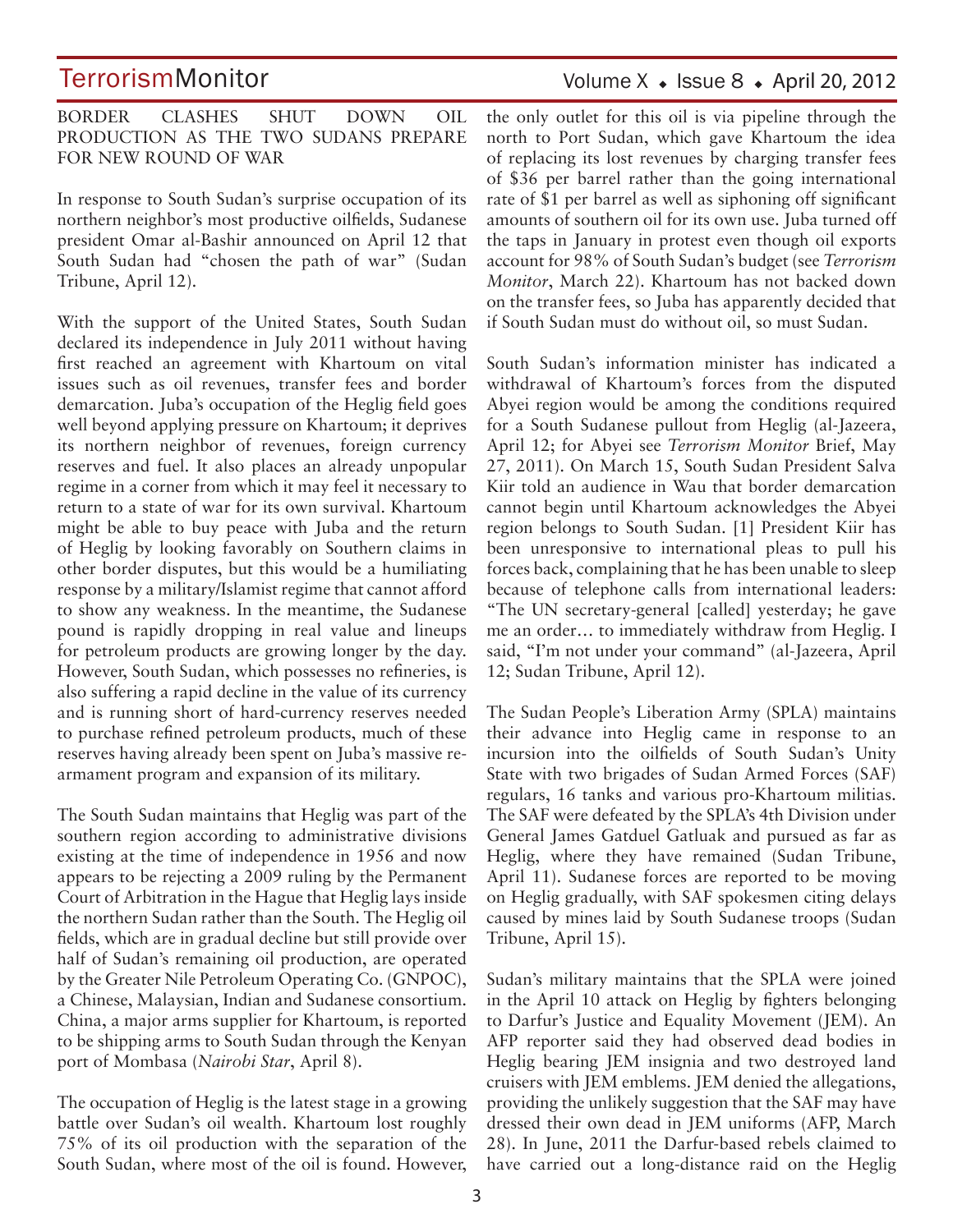Airport (see *Terrorism Monitor*, July 1, 2011).

The SPLA claims to have shot down one of Khartoum's Russian-built Mig-29 fighter jets during an April 6 air raid in the Heglig region, though this was denied by an SAF spokesman (al-Jazeera, April 6). According to South Sudanese intelligence and other sources, Mig-29 air strikes targeted a strategic bridge in Abiem-nhom County in Unity State, a target at Ajakkuac in Warrap State and the main bridge in Bentiu (capital of Unity State), killing five people and wounding five others (Sudan Tribune, April 11; April 14; April 15). The SPLA does not yet possess a combat-capable air force, but is believed to have plans to develop an air arm for their military.

Sudan's defense minister, Abd al-Rahim Muhammad Hussein, says the SPLA offensive is part of a cooperative effort with components of the recently formed Sudan Revolutionary Front (SRF) to occupy Heglig and the South Kordofan capital of Kadugli (Sudan Tribune, April 11; for the SRF, see *Terrorism Monitor*, November 11, 2011). The SRF includes JEM and the SPLA-North, which operates in Sudan's South Kordofan and Blue Nile States. Hussein said SPLA-North forces in South Kordofan consist of 22 battalions of 500 men each, while JEM and Darfur's Sudan Liberation Movement – Minni Minnawi (SLM-MM) have a combined 125 Land Cruisers across the South Sudan border in Bahr al-Ghazal preparing to launch cross-border attacks (Sudan Tribune, April 11). While the deployment of large numbers of Darfur rebels in the border region of South Sudan cannot be confirmed, it is consistent with Khartoum's claims of greater cooperation between the rebels and the SPLA over the last year. If JEM actually was involved in the attack on Heglig, it would be the first sign that the SRF alliance was becoming a military reality with the support of Juba.

### Note:

1. "The Crisis in Abyei," The Sudan Human Security Baseline Assessment Project, Small Arms Survey, March 28, 2012, http://www.smallarmssurveysudan.org/factsfigures-abyei.php

## **Karachi's Deadly Political and Sectarian Warfare Threatens the Stability of Pakistan's Commercial Capital**

## *Arif Jamal*

Karachi is one of the most violent cities in the world where, according to Additional Inspector General of Police (AIGP) Akhtar Hassan Gorchani at least 396 persons have lost their lives in ethnic, sectarian, and political violence in the first three months of 2012. [1] Forty-seven of these murders were targeted killings while 24 of them were political and ethnic killings. However, the violence in Karachi cannot be explained by mere statistics. Dozens of state and non-state actors are involved in this violence for as many reasons.

Political violence was introduced to Karachi in the mid-1980s by the Muhajir Qaumi Movement (MQM), which emerged as the ethnic party of the *muhajir*, refugees from the Muslim-majority areas of the British India in 1947. Renamed in the late 1990s as the Muttahidda Qaumi Movement (MQM - United National Movement), it largely remains a party of the muhajir and their descendants. In the late 1980s and 1990s, the bodies of MQM opponents were frequently found in gunny bags on Karachi's roadsides and many of the MQM's political rivals blamed these killings on the movement. [2] Several law-enforcement operations also unearthed torture cells run by the MQM. [3] Under pressure from the Pakistani military, a small group led by Afaq Ahmed split from the MQM in the late 1990s under the name MQM-Haqaqi. Since then, the two factions of the MQM have been at each other's throats. The military operations and the split of the MQM-Haqiqi weakened the mainstream MQM; but not enough to stop it from using violence as an instrument of its political strategy.

Demographic change in Karachi in the 2000s further weakened the MQM. Large numbers of Pashtun tribesmen migrated to Karachi as a result of the Taliban's rise and the initiation of subsequent military operations in Pakistan's Khyber-Pukhtoonkhwa Province. As a result, the Pashtun-based Awami National Party (ANP) succeeded in having two lawmakers elected from Karachi. As the ANP encroached on turf which the MQM claimed as its exclusive right, political violence spread, pitting the MQM against the MQM (Haqiqi) and the ANP. [4] Although the ANP is a peaceful political party,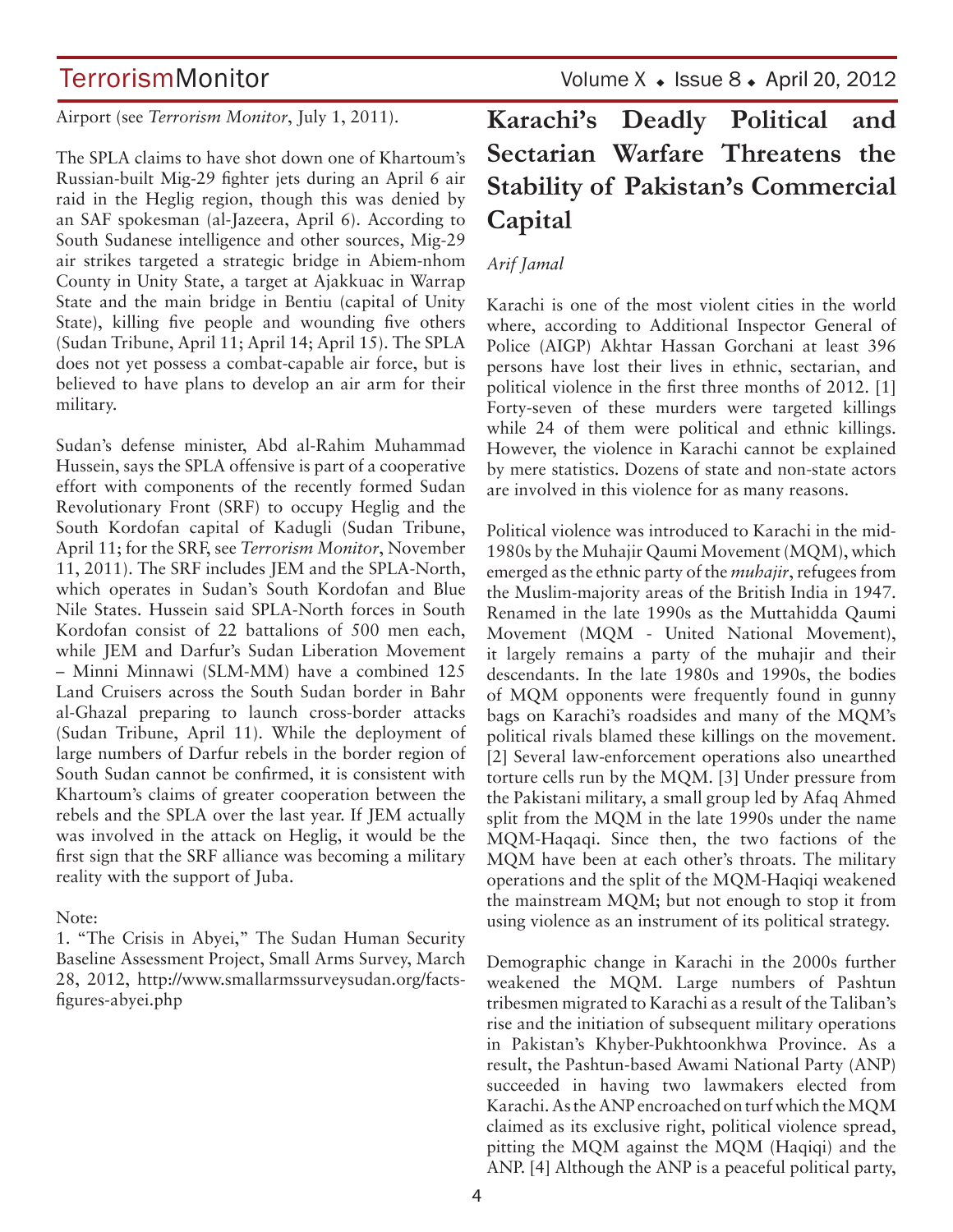some of its members have met the MQM's violence with violence, but on a much smaller scale. [5]

Any murder of a political worker causes large outbursts of violence. When an MQM worker and his brother were assassinated on March 27, the entire city was shut down. Eleven people died in the ensuing violence while angry mobs set some 45 vehicles alight. The killing of an ANP worker the next day sparked another wave of violence that left 14 persons dead and 53 vehicles set on fire. [6] Interestingly, both parties are coalition partners of the Pakistan People's Party (PPP) in the central and provincial governments. The PPP governments are thus unable to take action as they cannot afford to lose their coalition partners.

As Karachi is the commercial center of Pakistan and until recently the only port city, jihadi groups, particularly those of the Deobandi, have long focused on the city for fundraising. The rise of jihadi groups in Karachi greatly agitated the South Asian Barelvi Sufi movement, a dominant force in Karachi. Two ferociouslyanti-Deobandi groups were formed in Karachi, the Dawat-e-Islami and the Sunni Tehrik. Although Dawat-e-Islami claims that it does not resort to violence, there are cases where its workers have committed violent acts, most famously the assassination of former Governor of Punjab, Salman Taseer, who was assassinated by his own guard, Mumtaz Qadri, a Dawat-e-Islami member (*Dawn* [Karachi], January 5, 2011; see also *Terrorism Monitor*, February 24). As the membership of the two groups tends to overlap, it is difficult to identify which group is responsible in many cases. Scores of Deobandi leaders and members of Ahle Sunnat wal Jamat (ASWJ, formerly the banned Sipah-e-Sahaba Pakistan) have been assassinated in Karachi in recent years. Police sources say that the Sunni Tehrik, a Barelvi organization, is behind most of these assassinations. [7] Although the big Shi'a Muslim groups and parties in Karachi oppose violence, according to one law enforcement officer some of the young Shi'a men are believed to have acted under the umbrella of Sunni Tehrik. In other cases, they have acted in small Shi'a groups. [8]

The sectarian conflict between the Deobandi SSP/ ASWJ and the Sunni Tehrik intensified in December 2010 and shows no sign of abating. Both groups accuse the other of murdering their members. According to a police officer in Karachi, the Sunni Tehrik has emerged as a perfect match for the ASWJ in Karachi and most assassinations of ASWJ members can be traced back

## Volume  $X \triangleleft$  Issue 8  $\triangleleft$  April 20, 2012

to the Sunni Tehrik. [9] The violence in Karachi has been growing since it started in the mid-1980s and is likely to grow in the years to come in the face of the Pakistani state's inability or unwillingness to act to prevent it. The growing violence and subsequent chaos in Karachi has paralyzed the Pakistani security forces and created a vacuum which is being filled by Islamists, a situation that became abundantly clear when Islamist terrorists attacked the Mehran naval base in Karachi with impunity in May 2011 (*Express Tribune* [Karachi], May 23, 2011).

*Arif Jamal is an independent security and terrorism expert and author of "Shadow War – The Untold Story of Jihad in Kashmir."*

### Notes:

1. Ahmed Jatt, The News Tribe. April 2, 2012. http:// www.thenewstribe.com/2012/04/02/karachi-in-2012- 396-killings-only-47-target-killings-police-claims/

2. Author interviews with several Pakistan People's Party and Pakistan Muslim League lawmakers during the 1990s.

3. Author's field work in Karachi during 1990s.

4. Author's telephone interview with an ANP lawmaker, March 2011. All non-MQM sources agree with his statement.

5. Author's telephone interview with a senior police officer in Karachi, November 2011.

6. Available at http://www.newslinemagazine. com/2012/04/karachi-city-of-blights/

7. Author's telephone interview with an ANP lawmaker, March 2011.

8. Author's telephone interview with a law-enforcement officer in Karachi, April 2012.

9. Author's telephone interview with a senior police officer in Karachi, November 2011.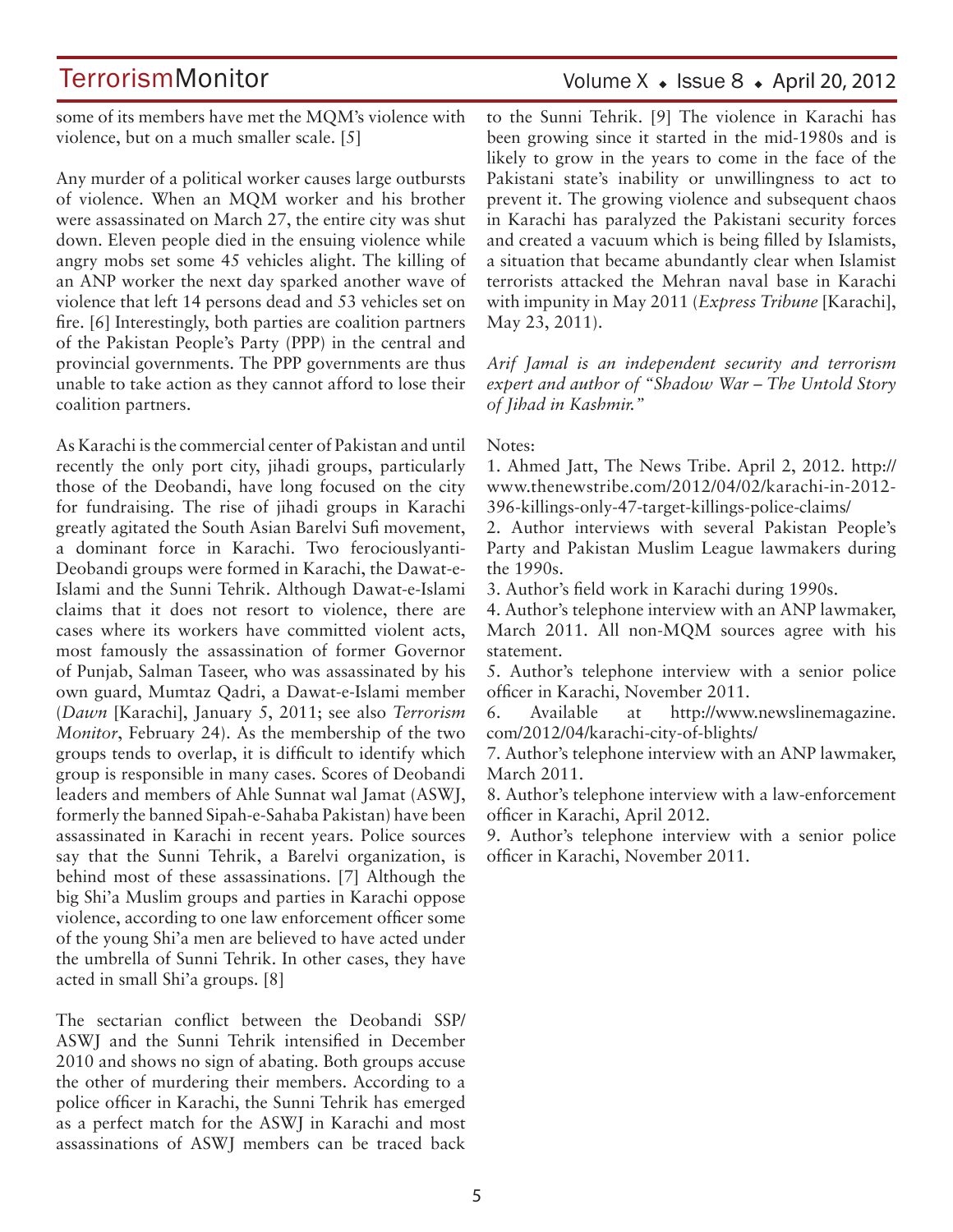## **Insurgency in Xinjiang Complicates Chinese-Pakistani Relations**

## *Jacob Zenn*

China typically exercises caution when making public statements about terrorist attacks in Xinjiang. When China blames attacks on Pakistan-based terrorist organizations, such as the possibly defunct East Turkistan Islamic Movement (ETIM), it risks adding tensions to the Sino-Pakistani "all-weather" friendship. [1] However, when China blames attacks on local Uyghurs it is tantamount to an admission that its policies in the Xinjiang Uyghur Autonomous Region have not created a "harmonious society."

In unprecedented fashion, China recently pointed the finger at Pakistan after a February 28 attack in Yecheng, a city 200 kilometers from the oasis city of Kashgar, close to the border with Tajikistan. The Chairman of the Xinjiang Regional Government decisively remarked on March 7 that the attackers had "one thousand and one links" to Pakistan (*Times of India*, March 8). China further implicated Pakistan on April 6, albeit indirectly, when it published on the Ministry of Public Security website profiles of six Uyghurs from China who allegedly operate in "South Asia" as members of the ETIM. [2] Despite these allegations, there is almost no evidence that the recent attack in Yecheng was plotted from Pakistan and there are only inconclusive reports that the two major attacks in Xinjiang in 2011 were planned in Pakistan. there is scant evidence that recent attacks in Xinjiang have actually been plotted from Pakistan. It is possible that China is publically citing Pakistan as the source of terrorism in Xinjiang to put pressure on Pakistan for strategic purposes or to deflect attention from the regional government's inability to contain outbreaks of violence in Xinjiang.

One of the strongest pieces of evidence establishing a Pakistan tie to terrorism in Xinjiang comes from a martyrdom video posted on the Shmukh al-Islam online forum in September 2011 that showed Memtieli Tiliwaldi training with the Turkistan Islamic Party (TIP) in what appears to be the mountainous tribal regions of Pakistan (see *Terrorism Monitor*, January 26). [3] Tiliwaldi had been killed by Chinese security forces days after taking part in attacks on Han Chinese pedestrians and diners in Kashgar on July 30 and July 31, 2011 that left ten

TerrorismMonitor Volume X + Issue 8 + April 20, 2012

people dead. The video, which was allegedly created by Nurmemet Memetmin, one of the six Uyghurs profiled on the Ministry of Public Security website, seems to prove that Tiliwaldi trained in Pakistan with the TIP and then carried out attacks in Kashgar. However, one of several issues with this video is that it is unclear why the TIP would honor only Tiliwaldi and not the other dozen "martyrs" that took part in the Kashgar attacks if the TIP was indeed responsible.

One explanation of this omission that is consistent with China's initial probe into the Kashgar attacks is that "the heads of the group [possibly including Tiliwaldi] had learned skills of making explosives and firearms in overseas camps of the ETIM in Pakistan before entering Xinjiang to organize terrorist activities" and that they then recruited locals who "adhered to extremist religious ideology and advocated jihad." Presumably to assuage Pakistan, the final investigation of the Kashgar attacks contradicted the initial probe and said that there was no evidence that the perpetrators were trained in Pakistan (*The News* [Islamabad], October 12, 2011). Ultimately, China seemed to absolve Pakistan of involvement in the Kashgar attacks.

The Yecheng attack was carried out on the evening of February 28, when, according to Chinese sources, around ten Uyghurs rushed into a commercial market and stabbed to death 13 people with axes and knives. Chinese police responded by fatally shooting several of the attackers and arresting several others. On March 27, a court in Kashgar sentenced to death one attacker, Abudukeremu Mamuti, for "preaching religious extremism" and recruiting the "terrorist group" (Tianshannet.com, March 27). However, Mamuti's trial either ignored his connection to Pakistan-based terrorists or made no mention of it because there was no real connection. Thus, it is surprising that the chairman of Xinjiang's regional government indicted Pakistan after this attack, but not after the Kashgar attacks, for having "one thousand and one links" to terrorism in Xinjiang.

The Yecheng and Kashgar attacks are notable for the lack of sophistication one would expect from Pakistantrained terrorists. In Yecheng, for example, none of the attackers used a gun or set off explosives. In the Kashgar attacks there were reports of "homemade" explosives, but there were apparently no guns involved. Knives were the weapon used to cause most of the fatalities in both attacks. A similar incident in Hotan on July 15, 2011 involved a group of as many as 18 Uyghurs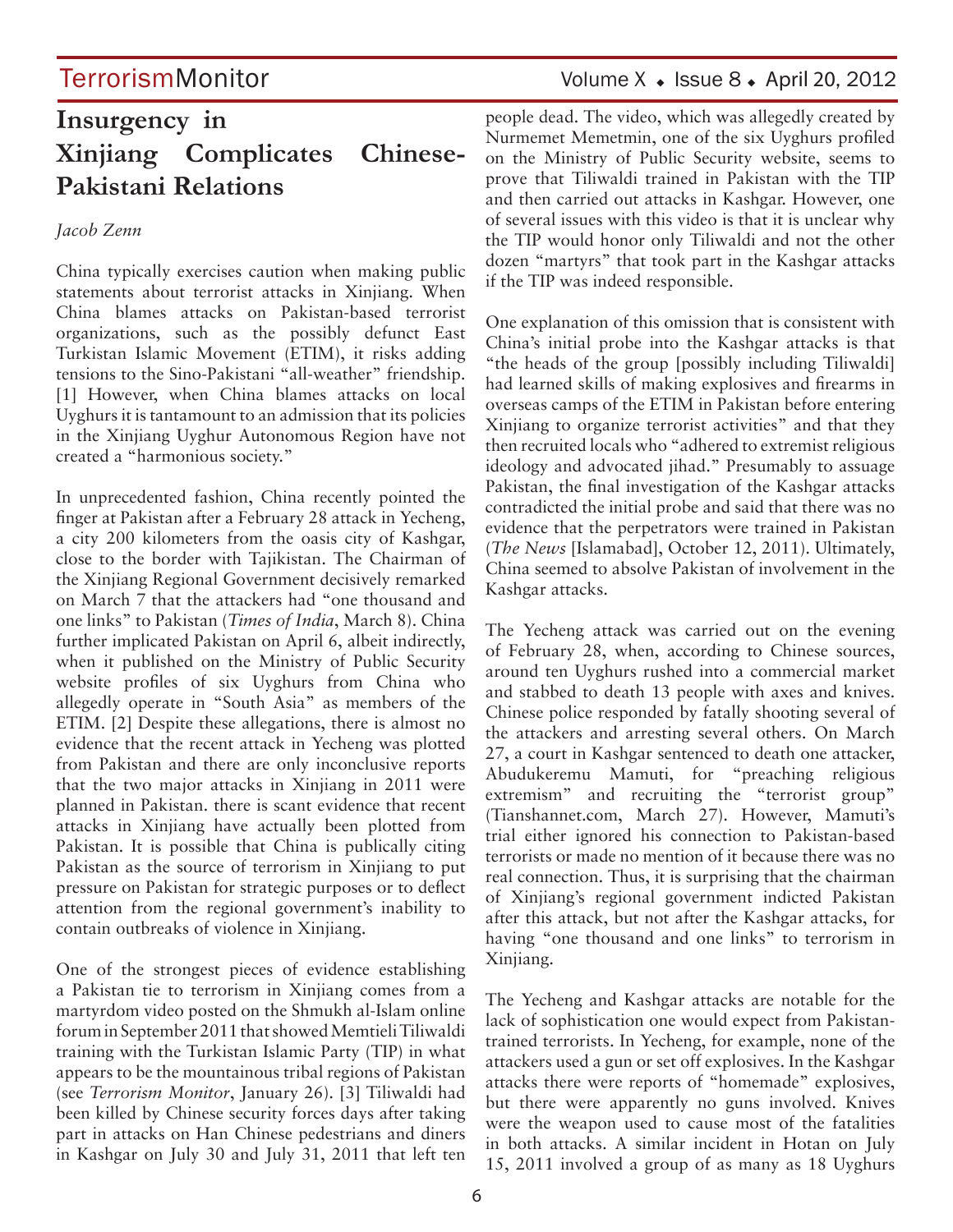who allegedly used homemade materials to make Molotov cocktails to set off explosions in a local police bureau where they attempted to take people hostage and attack people with axes and knives (*Guardian*, July 20, 2011). Another incident last March involved a Uyghur man, previously imprisoned for discussing politically-sensitive topics, who accidentally set off an explosion at a farmhouse in Korla (Radio Free Asia, March 19). While these activities in Yecheng, Kashgar, Hotan, and Korla may be terrorism, they appear to be predominantly homegrown operations rather than the work of Pakistan-based cells.

In contrast, at least three attacks in Kazakhstan in 2011 claimed by the Pakistan-based Jund al-Khilafa (JaK) show a higher level of sophistication and a more likely tie to Pakistan than the attacks in Xinjiang. The JaK attacks included a series of shootings of policemen by a cell near Almaty, bombings carried out by a cell in Atyrau that had contacted JaK on the Internet and a shooting spree by a lone gunman in Taraz that was planned for months by his cell members (Tengrinews, December 5, 2011; November 1, 2011; November 30, 2011).

One reason for the inconsistencies in China's statements about attacks in Xinjiang may be the different interests of Xinjiang's regional government, which seeks to blame Pakistan for attacks to deflect attention from its own inability to preempt attacks, and the central government, which prioritizes maintaining friendly relations despite Pakistan's failure to root out terrorist training camps in the tribal areas. Another explanation is that China may see a foreign policy benefit in occasionally applying pressure on Pakistan by blaming it for attacks in order to win favorable military arrangements from Pakistan in the future, such as permission to operate bases or intelligence facilities in Pakistan's tribal regions or to expand China's naval presence at the Beijing-funded port in Gwadar, Balochistan (Asia Times, October 26, 2011).

*Jacob Zenn is an analyst for the Jamestown Foundation who specializes in insurgent movements in Latin America, the Middle East, Southeast Asia and Central Asia. He is a lawyer and international security analyst based in Washington, DC. He runs an open-source research, translation, and due diligence team through zopensource.net and can be reached at zopensource123@ gmail.com.*

Volume  $X \triangleleft$  Issue 8  $\triangleleft$  April 20, 2012

Notes:

[1] ETIM was founded in 1993 by ethnic Uyghurs, and its earliest members are believed to have received protection and training with the Taliban and al-Qaeda in Afghanistan. After its leader Hasan Mehsum was killed by a suspected CIA drone strike in Miramshah, Waziristan in Pakistan in 2003, the ETIM may have faded into extinction since no terrorist has claimed an attack under the name of ETIM since his death. The TIP emerged in 2008 with the same goal of "liberating" Xinjiang from Chinese control and has claimed attacks in China and issued propaganda videos since 2008. China, however, still only references ETIM, not the TIP, in its public statements.

[2] The Ministry of Public Security of the People's Republic of China. http://www.mps.gov.cn/n16/ n1237/n1342/n803715/3197850.html. April 6, 2012. [3]: "On the Occasion of the Military Operations in the Prefectures of 'Hutan' and 'Kashghar' in East Turkestan," Video message from the Amir of izb al-Islami al-Turkistani [Turkistan Islamic Party] Shaykh Abd al-Shakur Damala, awt al-Islam Media Foundation, October 15, 2011, http://jihadology. net/2011/10/15/%E1%B9%A3awt-al-islam-mediafoundation-presents-a-new-video-message-from-theamir-of-%E1%B8%A5izb-al-islami-al-turkistaniturkistan-islamic-party-shaykh-%E2%80%98abd-alshakur-damala-on-the-occas/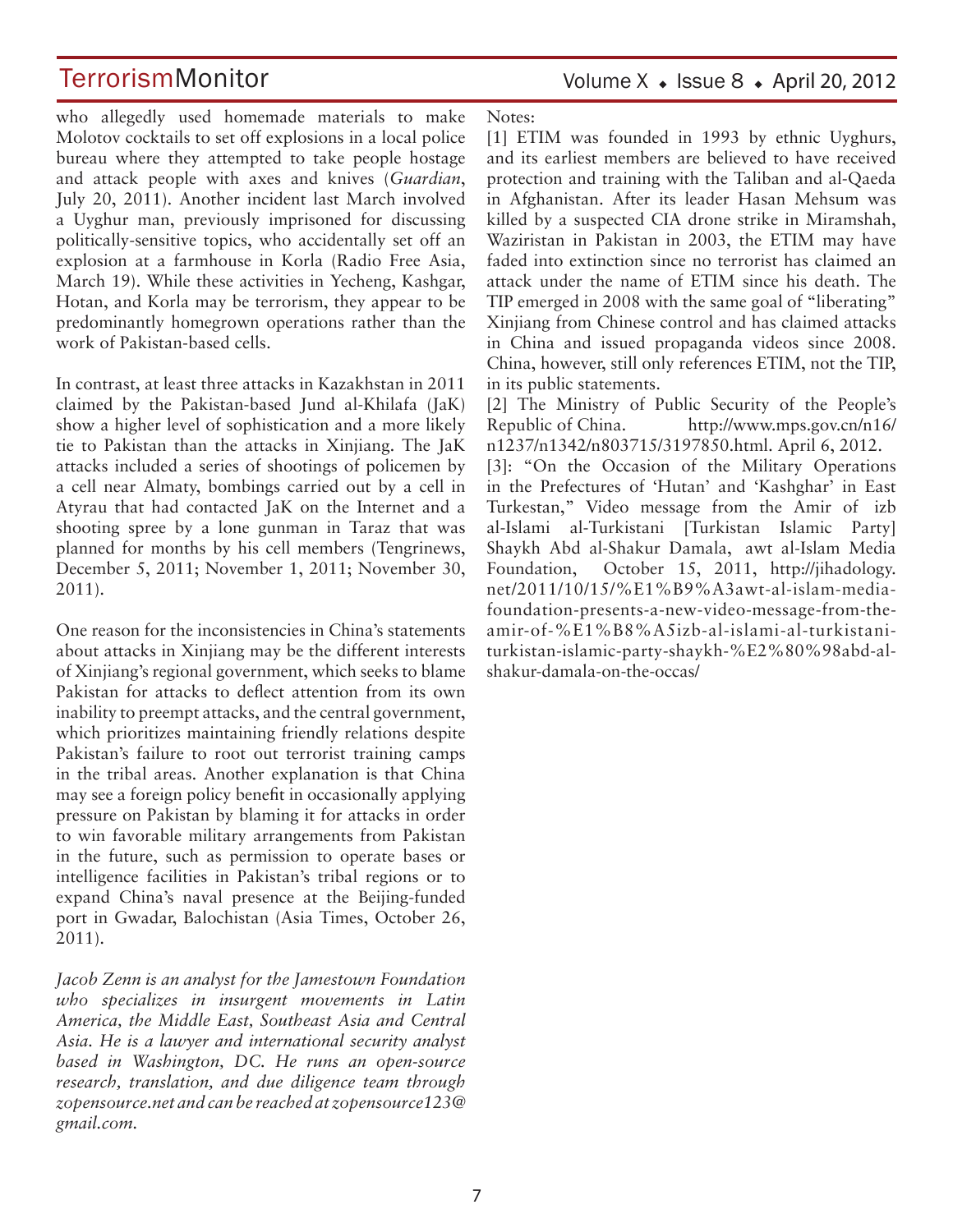## **"The Sons of the Land": Tribal Challenges to the Tuareg Conquest of Northern Mali**

## *Andrew McGregor*

After the last month's shocking developments in Mali, including a military coup, the collapse of the national security forces, the conquest of northern Mali by Tuareg rebels and the emergence of an Islamist group with apparent ties to al-Qaeda in the Islamic Maghreb (AQIM), the land-locked African nation has entered into a tense stand-off in which next steps are being planned by all parties. Even as the military staff of the Economic Community of West African States (ECOWAS) form plans for a possible military intervention and neighboring Algeria places a reinforced garrison and substantial air elements on high alert at their military base in the southern oasis of Tamanrasset, the most immediate source of further conflict may be Arab and African tribal militias unwilling to accept Tuareg dominance in northern Mali.

### Ganda Koy

The most prominent of these militias is known as Ganda Iso ("Sons of the Land"), the successor to an earlier group notorious for its attacks on civilians known as Ganda Koy ("Lords of the Land"). According to Seydou Cissé, regarded as the "founding father" of Ganda Iso, the earlier Ganda Koy movement was formed over 1994- 1995 by Imam Muhammad n'Tissa Maiga to resist attacks on the sedentary and semi-nomadic population (largely black African Songhai and Peul/Fulani) from bandits and lighter-skinned nomads (primarily the Tuareg, Arabs and Mauritanians, collectively and commonly referred to in Mali as "the whites").

After its formation, Ganda Koy engaged in brutal attacks on the lighter-skinned peoples of northern Mali in a conflict that became racially and ethnically defined. Ganda Koy's most notorious operation involved a massacre of 53 Mauritanians and Tuareg marabouts (holy men) of the Kel Essouk clan near Gao in 1994. The militia was alleged to have received support and funding from the Malian army and was composed largely of former Malian soldiers, many of whom were granted an amnesty and reabsorbed into the military when the movement was officially dissolved in March, 1996 (*Jeune Afrique*, September 24, 2008). In reality, however, the movement had merely entered a dormant phase and has since been resurrected in one form or another whenever tensions rise between the rival communities of northern Mali.

Ganda Koy was effectively disrupted by Colonel Amadou Baba Touré, who succeeded in infiltrating the movement with his own agents so that their every move was known in advance. The Colonel also harassed the leadership of the movement, including Cissé, with short periods of detention without charge. Cissé attempted to convince Colonel Touré that Ganda Koy was not engaged in an ethnic struggle, but the continued pressure from security forces split the movement (*L'Indépendant*  [Bamako], August 12, 2010; *Mali Demain* [Bamako], September 26, 2008).

Efforts by Ganda Koy in 2008 to enter the political process were rebuffed by the Malian establishment. Refusal to hear Ganda Koy grievances led to threats from the movement that they would resume their military activities (*Nouvelle Liberation* [Bamako], November 19, 2008; *Le Tambour* [Bamako], November 25, 2008).

A Ganda Koy unit believed to be largely Fulani in origin attacked a military camp at Ouattagouna in Gao region in March 2011. The attack closely followed the arrest of a Ganda Koy commander, Aliou Amadou (a.k.a. Sadjo), on charges of possessing illegal weapons (*22 Septembre* [Bamako], March 25). When the president of the Ganda Koy movement, Colonel Abdoulaye Maiga, did not appear for a press conference in July, 2011 it was believed that his absence was due to pressure from the military (*22 Septembre* [Bamako], July 4, 2011).

A statement attributed to Ganda Koy was issued in December 2011, in which the movement declared it was reactivating its armed units in Mali as of December 11 to counter Tuareg fighters returning from Libya with their arms and called on Songhai and Fulani members of the Malian military to join the fighting units of Ganda Koy as soon as possible (Le Politicien [Bamako], December 16, 2011).

### Ganda Iso

Seydou Cissé says he formed Ganda Iso in 2009 in the interests of "maintaining social stability in the region" and ensuring there would be justice rather than immunity for malefactors: "We had no choice in creating the Ganda Iso. Each community had its own militia. And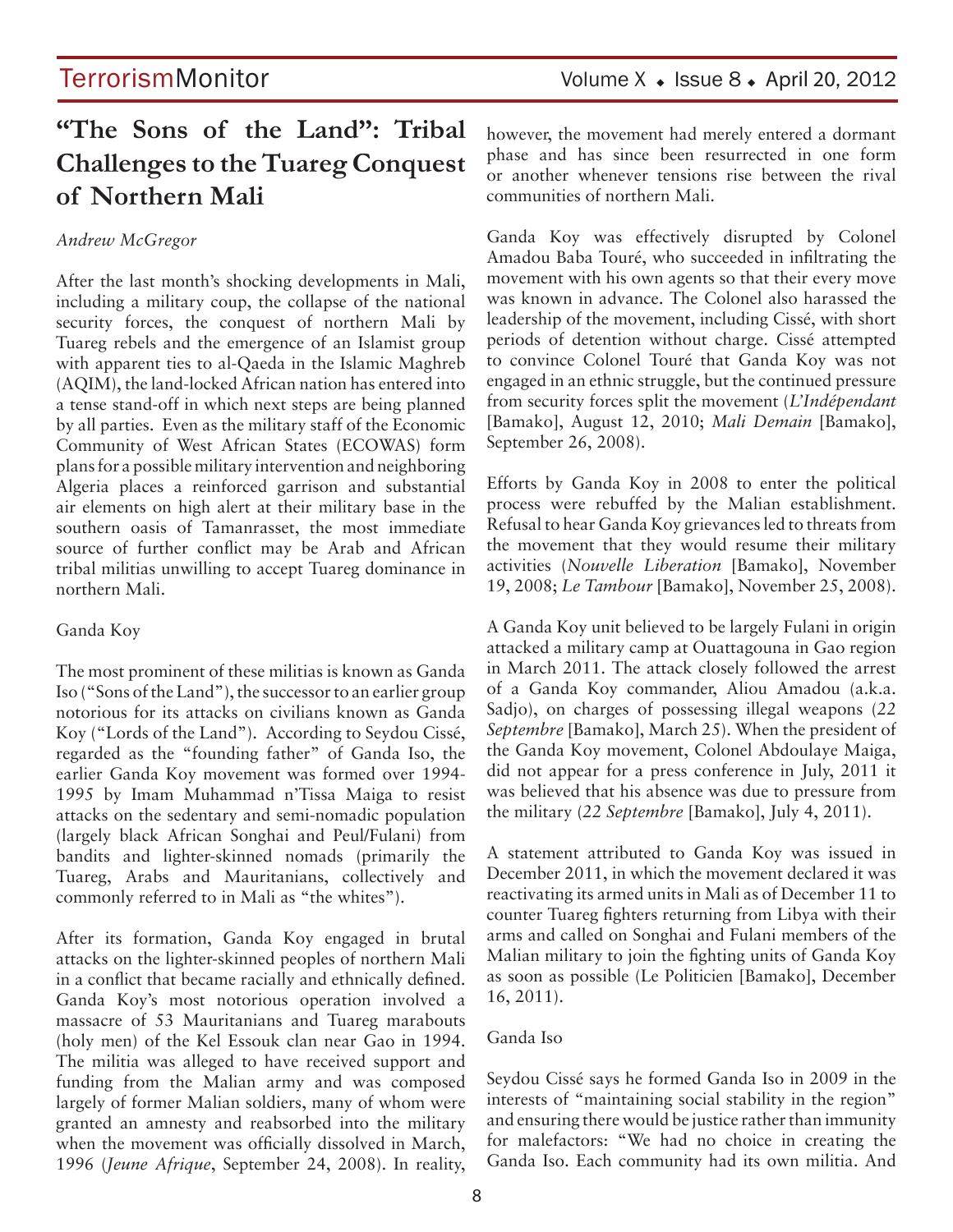to be feared and dreaded, we needed to have our own militia" (*L'Indépendant* [Bamako], August 12, 2010).

Sergeant Amadou Diallo, a Peul/Fulani, was appointed head of the military arm of the movement with responsibility for training recruits, while Seydou Cissé was to be the civilian head of the political movement. This arrangement fell apart after Sergeant Diallo conducted a broad daylight massacre of four Tuareg civilians in the village of Hourala on the weekly market day, bringing swift retaliation from armed Tuareg (*Mali Demain* [Bamako], September 5, 2008; *Nouvelle Liberation* [Bamako], September 9, 2008). At this point Cissé says he realized Diallo had "deviated from our goal" and "deflected our plans." Though Ganda Iso was blamed for this attack, Cissé claims it was the result of Diallo allying himself with the Tolobé Peul/Fulani of Niger, whom Cissé described as "great bandits." When Cissé was called to account by then Malian president Ahmadou Toumani Touré, he told the president he was only seeking respect for his people and asked for the transfer of his nemesis, Colonel Ahmadou Baba Touré. A split followed between Diallo and the civilian leadership of the movement; according to Cissé: "Sergeant Diallo did not understand our struggle. While we are fighting for the security of the area, he was fighting for his own account. In a document that the State Security gave me, Ahmadou Diallo required as a condition of peace that the state gives him 30 million FCFA [West African CFA Francs], a villa and a car" (*L'Indépendant* [Bamako], August 12, 2010). An ex-member of Ganda Iso echoed this evaluation: "The movement of Diallo is not a product of the Ganda Koy. It pursues the unsatisfied plan of a man who manipulates his brothers to try to intimidate the Malian nation in the sole goal of making money" (*Nouvelle Liberation* [Bamako], September 26, 2008).

Ganda Iso's September, 2008 killing of the four Tuareg civilians was variously reported to have occurred in reaction to the murder of an elderly Peul man by an armed group in Tin Hamma or as the result of damage to Peul herds during a May 12 attack by Imghad Tuareg on a Malian gendarmerie base in Ansongo (*L'Essor* [Bamako], October 7). [1] It is uncertain whether the Ganda Iso killers were aware that three of their Imghad victims were also cousins of Colonel al-Hajj Gamou, the powerful leader of a loyalist Imghad Tuareg militia, but a reported call from Diallo after the killings to the office of the Malian president complaining that Colonel Gamou's militia was harassing Peul/Fulanis in

## Volume  $X \triangleleft Issue 8 \triangleleft Arpi 120, 2012$

the Ansongo region suggests that this had a role in the selection of targets. However, making a personal enemy of one of the most effective and occasionally ruthless desert fighters in northern Mali was ultimately a poor decision and Diallo soon had new complaints that Gamou had buried many of Diallo's relatives up to their neck in holes in the desert. [2]

On the night of September 14, 2008 a gun battle broke out in Gao when one of Colonel Gamou's patrols surprised a group of Ganda Iso (possibly led personally by Ahmadou Diallo) allegedly caught in the midst of an assassination attempt on Muhammad ag Mahmud Akiline, the director of Mali's Agency for Northern Development (*Nouvelle Liberation* [Bamako], September 16, 2008; *L'Indépendant* [Bamako], September 18, 2008). While the Army was busy arresting some 30 suspected members of Ganda Iso and hunting down the movement's leadership, its communications branch was simultaneously denying the presence of any militias in Mali, insisting the Army's deployment in Gao was intended only to "prevent people from creating a mess" (*Le Republicain* [Bamako], September 24, 2008).

Colonel Gamou retaliated against Ganda Iso in a September 16, 2008 attack on Fafa, Ahmadou Diallo's hometown in the movement's Ansongo district stronghold (*Nouvelle Liberation* [Bamako], September 19, 2008). The raid yielded a large store of guns, grenades and mortars, but many of the movement's supporters claimed they could not understand why security forces were focused on a "self-defense" unit rather than rebels and brigands in northern Mali (L'Indépendant [Bamako], September 19).

Security sweeps arrested dozens more members and Ahmadou Diallo fled to neighboring Niger, where he was arrested only days later and extradited to Mali, where he was soon released "on the sly" by his friends in the government (Radio France Internationale, September 27, 2008; *Info-Matin* [Bamako], June 15, 2009).

Ganda Iso was far from finished, however, and on January 1, 2009 members of the movement hurled hand grenades at the homes of three prominent Imghad Tuareg leaders in Timbucktu, including Muhammad ag Mahmud Akiline, who had escaped an earlier Ganda Iso assassination attempt in September, 2008. General Ahmadou Baba Touré claimed that the grenadethrowers were among those arrested in the September, 2008 security sweep and later released. [3] In June, 2009, an armed group believed to be Peul/Fulani members of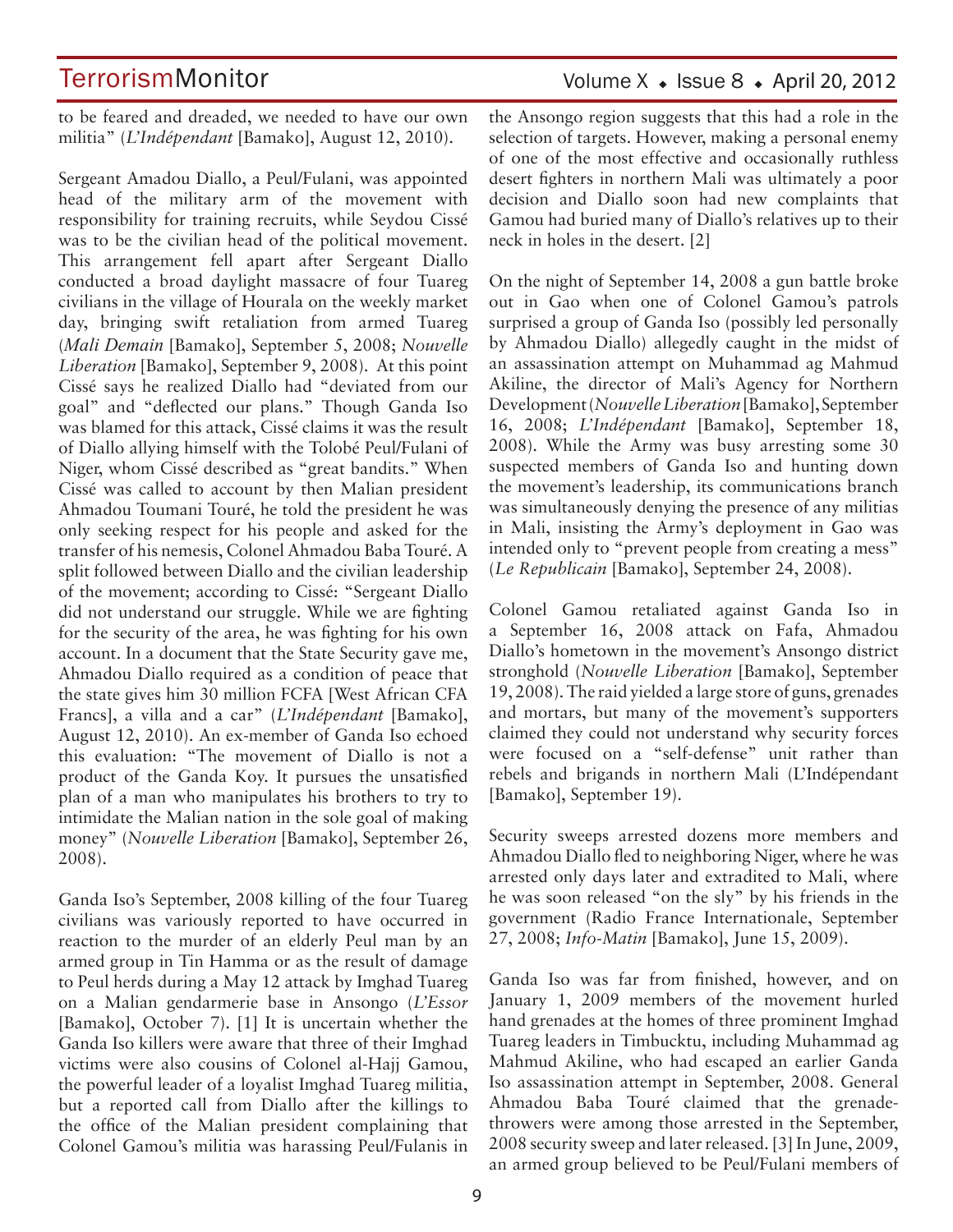Ganda Iso attacked a Tuareg camp in Tessit, part of the Ansongo district of Gao Region, killing six Tuareg (*Info Matin* [Bamako], June 15, 2009). It was reported by some sources that the murderers were the same as those suspected in the September 2008 killing of four Tuareg civilians (*Info-Matin* [Bamako], June 16, 2009).

After talks with the government, a demobilization and disarmament "peace flame" ceremony for Ganda Iso was held in 2010, emulating an earlier and betterknown "peace flame" commemorating the Tuareg demobilization and disarmament following the 1996 rebellion. The event was widely regarded as a failure in which old and obsolete weapons were turned in for public incineration before an audience that included neither senior members of government nor the military leader of Ganda Iso, Ahmadou Diallo (*22 Septembre*  [Bamako], August 9, 2010).

## Ganda Iso in the Current Conflict

There have been reports that the post-coup Malian military has resumed its old patronage of the "Ganda" movements by providing food and military equipment to 1,000 members of Ganda Iso and Ganda Koy (*Le Combat* [Bamako], March 28). Ganda Iso clashed with the independence-seeking Mouvement National de Libération de l'Azawad (MNLA) in mid-March, reportedly killing six rebels and wounding seven others. The MNLA attacked a Ganda Iso training camp in the Ansongo district in retaliation on March 15, suffering the loss of al-Her ag Ekaratane, a deserter from the Malian Army and the former chief of the camel corps in Ansango (*L'Indépendant* [Bamako], March 20; *22 Septembre* [Bamako], March 19). Ganda Iso fighters gathered at Gao are reported to have melted away when combined MNLA/Ansar al-Din forces approached.

The MNLA has maintained from the beginning of the rebellion that the movement brings the various peoples of northern Mali together in pursuit of an independent state of "Azawad," including the Kel-Tamashek (the Tuareg self-name), the Songhai, the Peul/Fulani, the Arabs and the "Moors" (Mauritanians). In practice, however, there has been little evidence that any of the non-Tuareg communities are represented in the MNLA in any significant numbers.

Ahmadou Diallo appears to have shared the concerns of the military coup leaders over the handling of Tuareg rebels by the Bamako politicians, telling an interviewer in 2008 that Bamako's response to Tuareg rebellions in the north was "too politicized." According to Diallo, "The military had the means and the weapons to fight dissidents and bandits in the north, but had its hands tied and was forced to follow orders" (*Le Temoin du Nord*  [Bamako], October 17, 2008). Though this may have been true at the time (as the 2009 defeat of Tuareg rebel leader Ibrahim ag Bahanga attests), this was no longer the situation when the Tuareg began the new rebellion last January, wielding firepower superior to that of the Malian Army courtesy of the looted armories of Libya. Diallo is reported to have met his end in a battle with MNLA rebels in the Ansongo district on March 25 (Reuters, March 25; *L'Essor* [Bamako], March 28). A Bamako report that honored this "outstanding" warrior claimed that Diallo's death had dealt a serious blow to the morale of Ganda Iso and its civilian supporters (*Le Combat* [Bamako], March 28). It is for now unclear who might succeed Diallo as military leader of the movement.

In the meantime, a somewhat less aggressive and more diverse alternative to Ganda Iso may have emerged in the north. On April 4, the newly formed Coalition of People from North Mali brought together a variety of former politicians and administrators from the northern provinces under the chairmanship of former Prime Minister and Gao native Ousmane Issoufi Maigi (2004- 2007). The Coalition urged soldiers and civilians to prepare for a liberation struggle and there are reports that the recruitment of volunteers has begun, possibly with an eye to opening a corridor for humanitarian aid as severe food shortages loom in the north (*L'Essor*  [Bamako], April 7; *Le Républicain [*Bamako], April 6).

## Pro-Government Tuareg Militias

After the current rebellion began on January 17, there were early reports of victories by Colonel Gamou's progovernment Tuareg militia, followed by the surprising news in late March that this arch-loyalist had defected to the MNLA. However, when Colonel Gamou arrived in neighboring Niger in early April he admitted that his defection was only a ruse following the collapse of the Malian Army in the north, one that enabled him to shift 500 men and dozens of combat vehicles through rebel lines to safety without losses. For now his men have been disarmed and Gamou and his leading officers moved to Niamey (Radio France Internationale, April 6). In the event of an ECOWAS intervention, they would likely be returned to the field. There are other Tuareg,